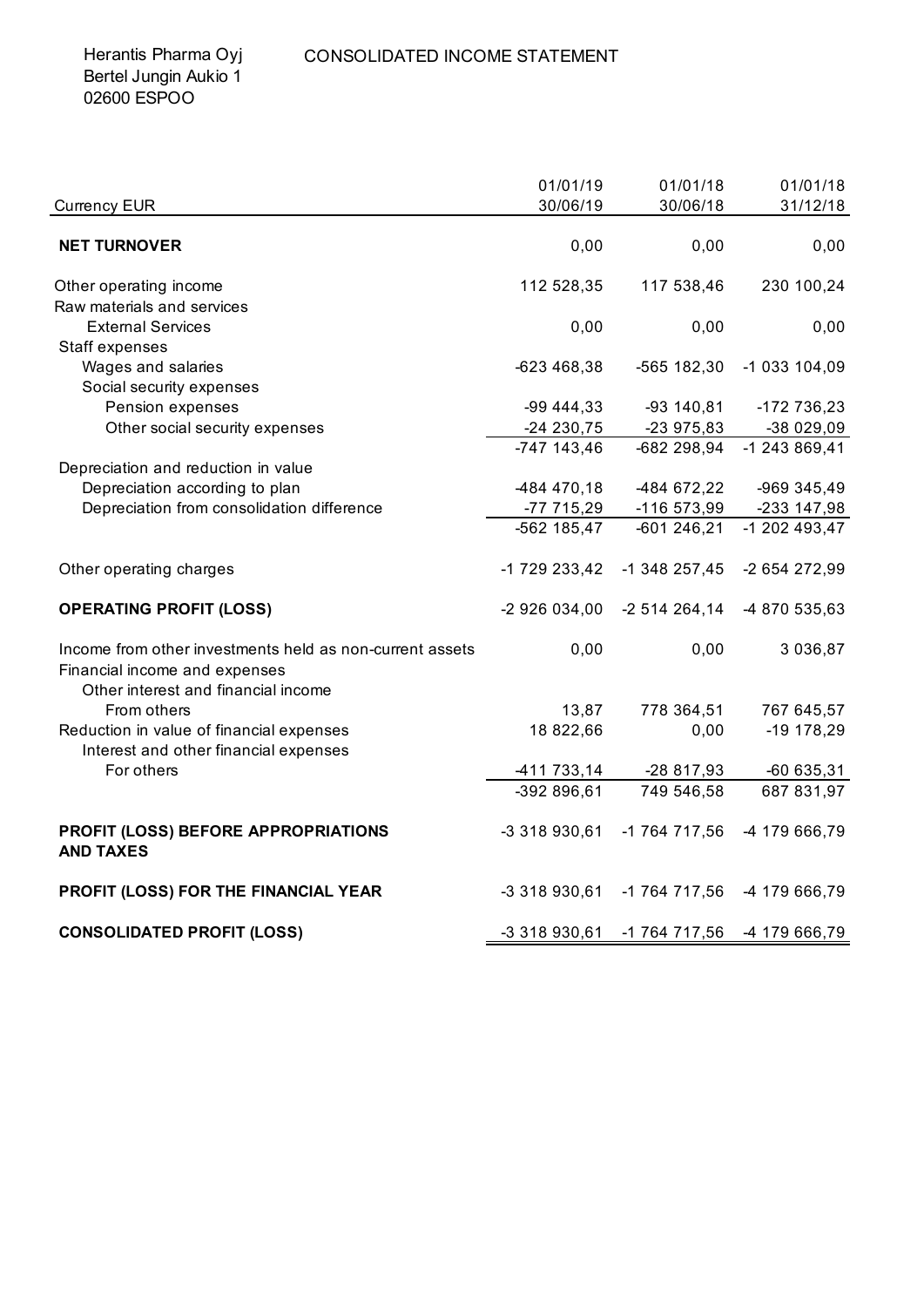Herantis Pharma Oyj Bertel Jungin Aukio 1 02600 Espoo

| 30/06/19     | 30/06/18                                                                                                                | 31/12/18                                                                                                            |
|--------------|-------------------------------------------------------------------------------------------------------------------------|---------------------------------------------------------------------------------------------------------------------|
|              |                                                                                                                         |                                                                                                                     |
|              |                                                                                                                         |                                                                                                                     |
|              |                                                                                                                         |                                                                                                                     |
|              |                                                                                                                         |                                                                                                                     |
|              |                                                                                                                         | 4 734 820,15                                                                                                        |
|              |                                                                                                                         | 40 000,00                                                                                                           |
|              |                                                                                                                         | 77 715,29                                                                                                           |
|              |                                                                                                                         | 4 852 535,44                                                                                                        |
|              |                                                                                                                         |                                                                                                                     |
|              |                                                                                                                         | 4 9 21, 54                                                                                                          |
|              |                                                                                                                         | 4 9 21, 54                                                                                                          |
|              |                                                                                                                         |                                                                                                                     |
|              |                                                                                                                         | 0,00                                                                                                                |
|              |                                                                                                                         | 0,00                                                                                                                |
| 4 295 271,51 | 5 459 866,74                                                                                                            | 4 857 456,98                                                                                                        |
|              |                                                                                                                         |                                                                                                                     |
|              |                                                                                                                         |                                                                                                                     |
|              |                                                                                                                         |                                                                                                                     |
|              | 87 040,60                                                                                                               | 93 704,42                                                                                                           |
| 0,00         | 7828,30                                                                                                                 | 10 839,55                                                                                                           |
| 127 511,92   | 94 868,90                                                                                                               | 104 543,97                                                                                                          |
| 985 243,95   | 3696616,72                                                                                                              | 1466421,29                                                                                                          |
|              |                                                                                                                         |                                                                                                                     |
|              |                                                                                                                         | 719 105,72                                                                                                          |
| 5 599 380,15 | 3 965 065,60                                                                                                            | 2 290 070,98                                                                                                        |
| 9894651,66   | 9 424 932,34                                                                                                            | 7 147 527,96                                                                                                        |
|              | 4 270 967,65<br>19 997,50<br>0,00<br>4 290 965,15<br>4 306,36<br>4 306,36<br>0,00<br>0,00<br>127 511,92<br>4 486 624,28 | 5 198 672,65<br>60 000,50<br>194 289,28<br>5 452 962,43<br>5741,81<br>5741,81<br>1 162,50<br>1 162,50<br>173 579,98 |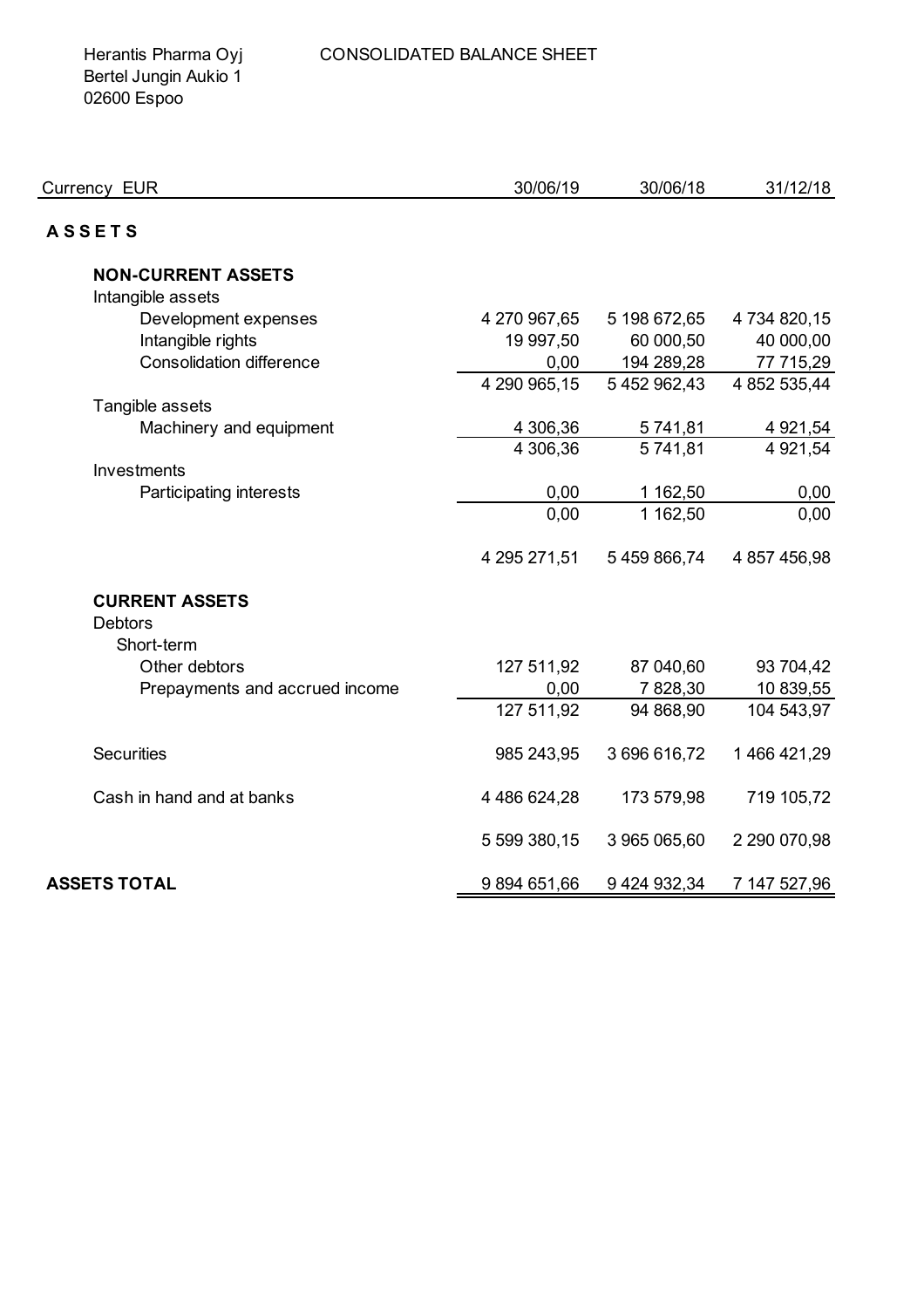Herantis Pharma Oyj Bertel Jungin Aukio 1 02600 Espoo

| Currency EUR                         | 30/06/19       | 30/06/18                      | 31/12/18      |
|--------------------------------------|----------------|-------------------------------|---------------|
|                                      |                |                               |               |
| <b>LIABILITIES</b>                   |                |                               |               |
| <b>CAPITAL AND RESERVES</b>          |                |                               |               |
| Subscribed capital                   |                |                               |               |
| Subscribed capital                   | 80 000,00      | 80 000,00                     | 80 000,00     |
|                                      | 80 000,00      | 80 000,00                     | 80 000,00     |
| Other reserves                       |                |                               |               |
| Free invested equity reserve         | 43 438 484,82  | 37 656 176,82                 | 37 656 176,82 |
| Retained earnings (loss)             | -37 825 463,62 | -33 645 796,82 -33 645 796,83 |               |
| Profit (loss) for the financial year | -3 318 930,61  | -1 764 717,56                 | -4 179 666,79 |
|                                      | 2 374 090,59   | 2 325 662,44                  | $-89286,80$   |
| <b>CAPITAL LOANS</b>                 | 0,00           | 0,00                          | 0,00          |
| <b>CREDITORS</b>                     |                |                               |               |
| Long-term                            |                |                               |               |
| Loans from credit institutions       | 6 500 840,65   | 5705 002,65                   | 5878418,65    |
|                                      | 6 500 840,65   | 5705002,65                    | 5878418,65    |
| Short-term                           |                |                               |               |
| Loans from credit institutions       | 135 861,00     | 444 250,00                    | 507 461,00    |
| Other income advances                | 0,00           | 0,00                          | 0,00          |
| <b>Trade creditors</b>               | 393 715,19     | 367 847,38                    | 199 608,19    |
| Other creditors                      | 67 209,67      | 64 997,31                     | 27 556,54     |
| Accruals and deferred income         | 422 934,55     | 517 172,56                    | 623 770,37    |
|                                      | 1 019 720,41   | 1 394 267,25                  | 1 358 396,10  |
|                                      | 7 520 561,06   | 7 099 269,90                  | 7 236 814,75  |
| <b>LIABILITIES TOTAL</b>             | 9 894 651,66   | 9 424 932,34                  | 7 147 527,96  |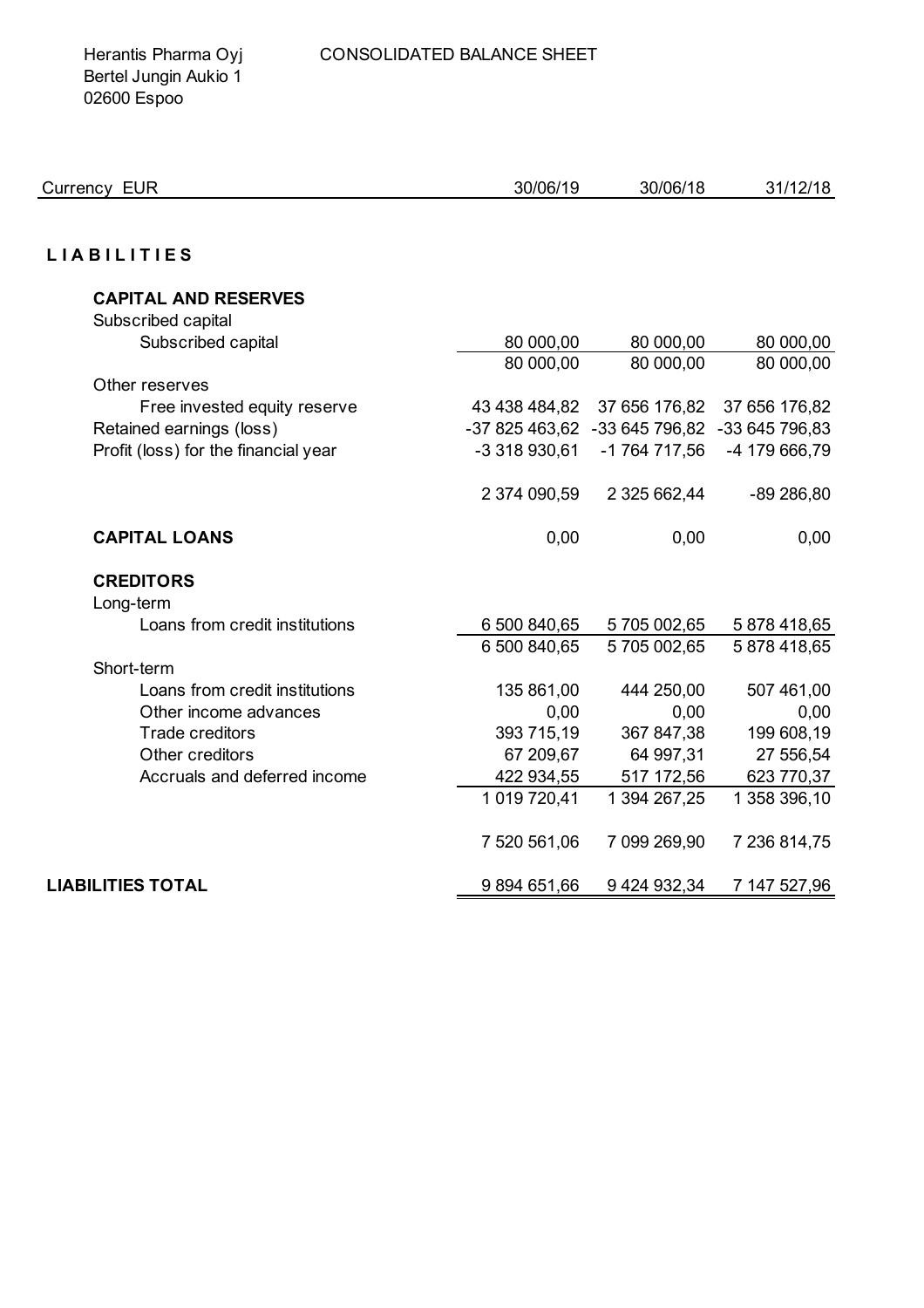Herantis Pharma Oyj Bertel Jungin Aukio 1 02600 Espoo

|                                                                 | 01/01/19                                  | 01/01/18                                  | 01/01/18                    |
|-----------------------------------------------------------------|-------------------------------------------|-------------------------------------------|-----------------------------|
| Currency EUR                                                    | 30/06/19                                  | 30/06/18                                  | 31/12/18                    |
|                                                                 |                                           |                                           |                             |
| <b>Cash flow from operating activities</b>                      |                                           |                                           |                             |
| Profit (loss) before appropriatiosn and taxes                   |                                           | -3 318 930,61 -1 764 717,56 -4 179 666,79 |                             |
| Corrections:                                                    |                                           |                                           |                             |
| Depreciation According to plan and amortization                 | 484 470,18                                | 484 672,22                                | 969 345,49                  |
| Depreciation from consolidation difference                      | 77 715,29                                 | 116 573,99                                | 233 147,98                  |
| Unrealized exchange rate profits and losses                     | 0,00                                      | $-368,97$                                 | 0,00                        |
| Bankruptcy of a subsidiary                                      | 0,00                                      | 0,00                                      | $-3036,87$                  |
| Other financial income and expences                             | 392 896,61                                | -749 546,58                               | -687 831,97                 |
| Cash flow before change in working capital                      | -2 363 848,53                             |                                           | -1 913 386,90 -3 668 042,16 |
| Change in working capital:                                      |                                           |                                           |                             |
| Increase(-)/decr.(+) in short-term interest-free receivables    | $-22967,95$                               | 14 594,61                                 | $-17225,16$                 |
| Increase(+)/decr.(-) in short-term interest-free liabilities    | 32 924,31                                 | 37 550,64                                 | $-61531,51$                 |
| Cash flow from operations before financial items and taxes      |                                           | -2 353 892,17 -1 861 241,65 -3 746 798,83 |                             |
| Interest paid and pmts for other financ. exp. from operat.      | -392 910,48                               | $-28448,96$                               | $-60635,31$                 |
| Financial income received from operations                       | 13,87                                     | 85 906,51                                 | 75 187,57                   |
| Cash flow from operations before appropriations and taxes       | -2 746 788,78 -1 803 784,10 -3 732 246,57 |                                           |                             |
| Cash flow from operating activities (A)                         |                                           | -2 746 788,78 -1 803 784,10 -3 732 246,57 |                             |
| <b>Cash flow from investments:</b>                              |                                           |                                           |                             |
| Investments in tangible and intangible assets                   | 0,00                                      | 0,00                                      | 0,00                        |
| Financial resources lost in bankruptcy of a subsidiary          | 0,00                                      | 0,00                                      | 0,00                        |
| Acquisition of subsidiary's shares                              | 0,00                                      | 0,00                                      | 7 165,78                    |
| Cash flow from investments (B)                                  | 0,00                                      | 0,00                                      | 7 165,78                    |
| <b>Cash flow from financing:</b>                                |                                           |                                           |                             |
| Share issue                                                     | 5782308,00                                | 0                                         | 0,00                        |
| Long-term loans drawn                                           | 250 822,00                                | 271 989,00                                | 508 616,00                  |
| Long-term loan repayments                                       | 0,00                                      | 0,00                                      | 0,00                        |
| Cash flow from financing (C)                                    | 6 033 130,00                              | 271 989,00                                | 508 616,00                  |
| Change in cash and cash equivalents (A+B+C) incr. (+)/decr. (-) | 3 286 341,22                              | -1 531 795,10 -3 216 464,79               |                             |
| Cash and cash equivalents at beginning of period                | 2 185 527,01                              | 5 401 991,80                              | 5 401 991,80                |
| Cash and cash equivalents at end of period                      | 5 471 868,23                              | 3 870 196,70                              | 2 185 527,01                |